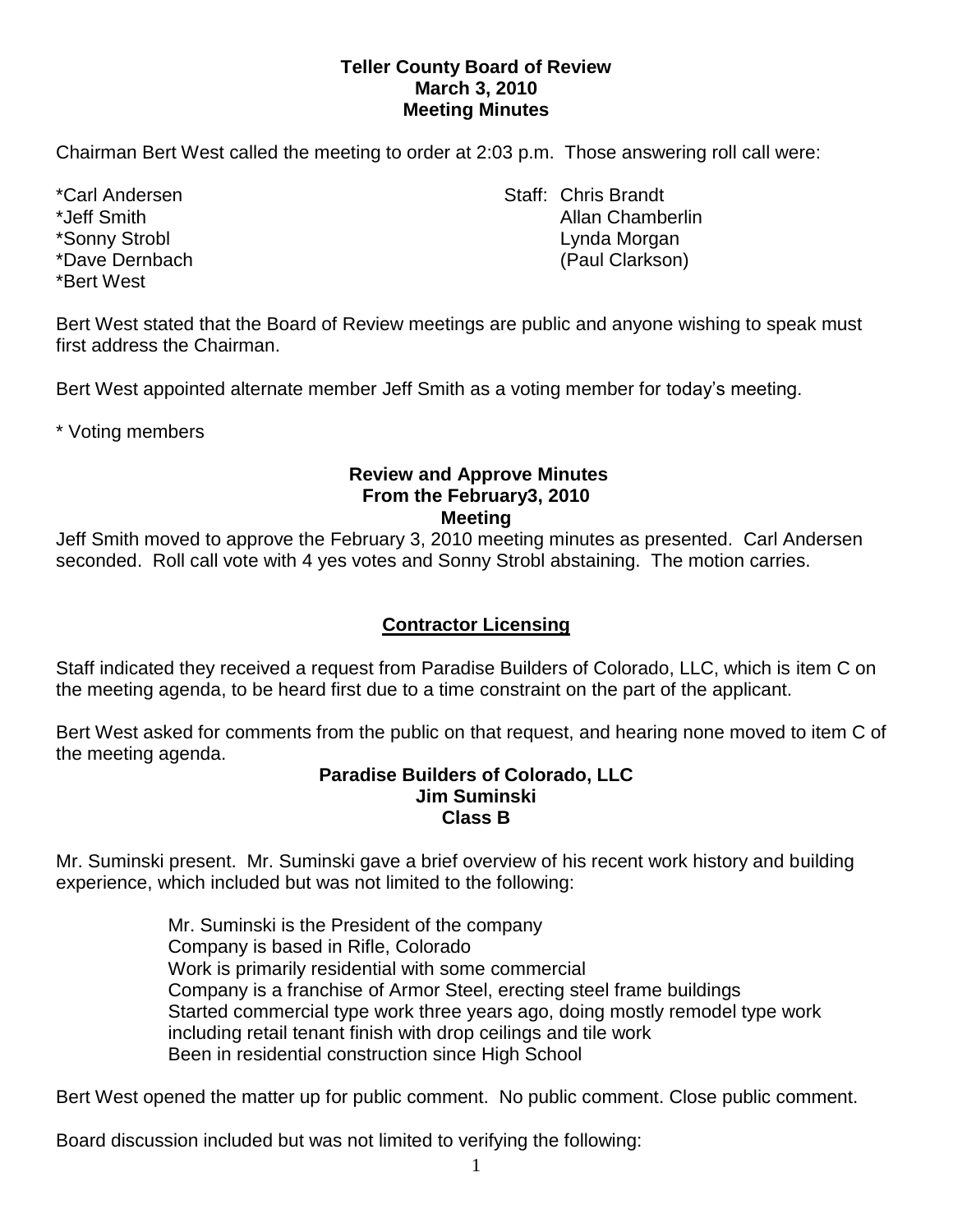Rifle, Colorado is in Garfield County, which is currently under the 2003 International Code

Only Contractor License held currently by the Company is in Rifle, Colorado Largest commercial project from the ground up is a 120,000 square foot structure Residentially, the Company builds approximately eight homes concurrently, and Mr. Suminski serves as superintendent on all eight projects Average size of homes built is 3,000 square feet

Has an opportunity to work with the Cripple Creek & Victor Gold Mine on a temporary **structure** 

Mr. Suminski provided the Board with a list of past projects for their review.

Chris Brandt indicated that everything was in order with the Secretary of State.

Sonny Strobl moved to grant Paradise Builders of Colorado, LLC with Jim Suminski as examinee, a Class B license. Carl Andersen seconded. Roll call vote and all said yes. The motion carries.

Bert West moved to item A of Contractor Licenses on the meeting agenda.

### **Continued item Tuscany Homes, LLC Stanley Campbell Class C**

Mr. Campbell present. Mr. Campbell gave a brief overview of his recent work history and building experience, which included but was not limited to the following:

> Company has been established and licensed in El Paso County for six years Does residential work as well as light commercial tenant finish type work Has some experience with small commercial type work from the ground up Due to the economic climate the Company is expanding their scope of work as well as their boundaries Recently obtained a Contractor's License from Pueblo Over the past five years averaged six homes a year ranging from 6,000 to 12,000 square feet in size

Most recent project completed was a 3,000 square foot home in Pueblo

Bert West opened the matter up for public comment. No public comment. Close public comment.

Mr. Campbell submitted a copy of his renewed Regional Building license.

Chris Brandt indicated that everything was in order with the Secretary of State.

Board discussion included but was not limited to verifying the following:

Work is primarily in El Paso County Had a Drywall Company in El Paso for 12 years prior to obtaining a General Contractor's License Reviewed scope and range of most current projects completed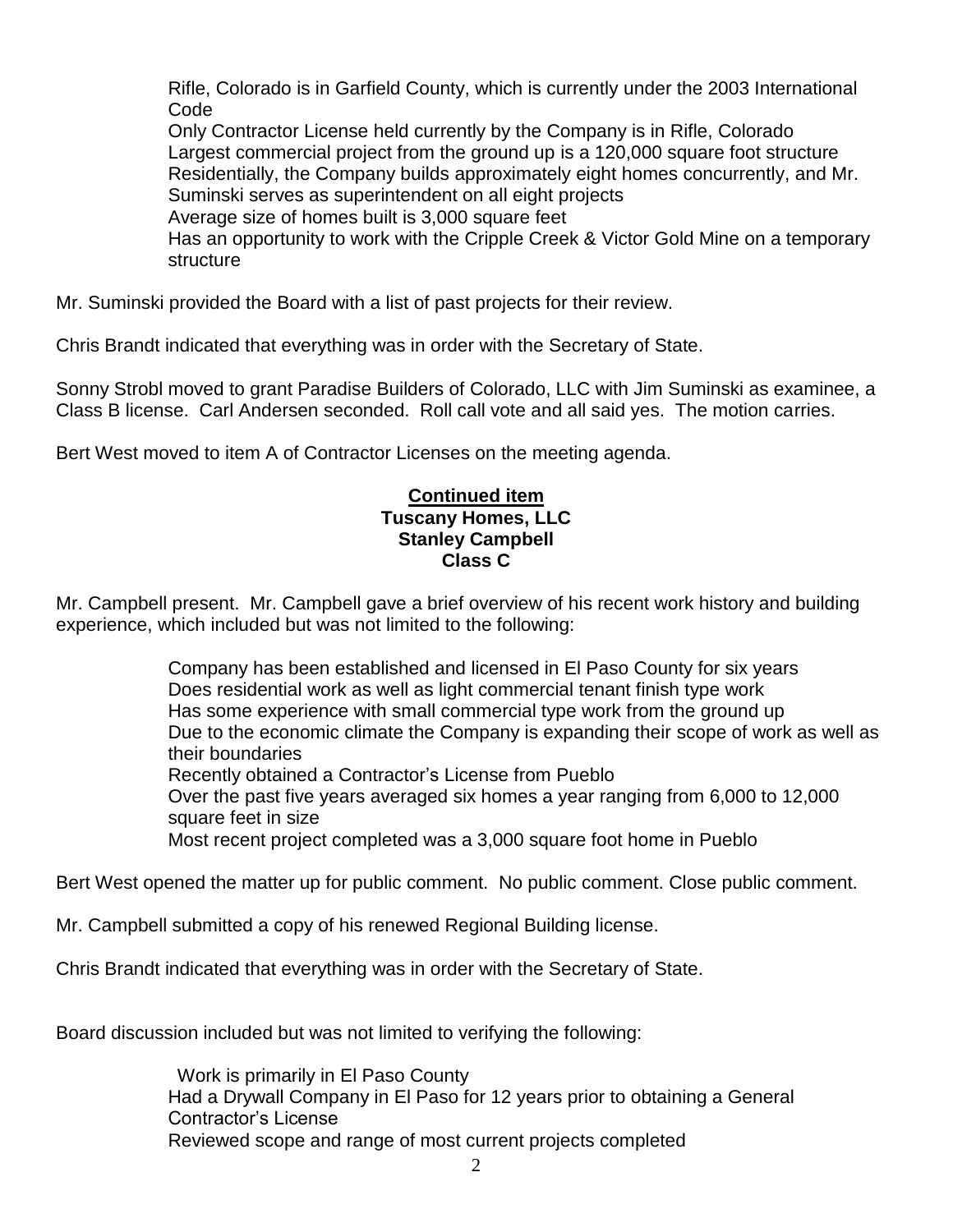Has an opportunity in Teller County to work on a remodel type project

Dave Dernbach moved to grant Tuscany Homes, LLC with Stanley Campbell as examinee, a Class C License. Jeff Smith seconded. Roll call vote and all said yes. The motion carries.

## **Mahler GC,General Contracting Company Mark Mahler Reactivation of License 3350A**

Mr. Mahler present. Mr. Mahler stated that the company holds licenses in various counties throughout the State and goes where there is business and the company simply hasn't had any job possibilities in Teller County for over 1 ½ years and chose not to renew the license. Recently, the company had an opportunity to bid on a doctor's office and needed to renew the license. The company did not get the job. The company's primary work is in medical and dental offices; however has experience with church and library type construction as well. Most work comes from architects. The applicant confirmed that the name of the company is Mahler GC, General Contracting Company.

Chris Brandt indicated that everything was in order with the Secretary of State.

Bert West opened the matter up for public comment. No public comment. Close public comment.

Dave Dernbach moved to reactivate the A License 3350A of Mahler GC General Contracting Company. with Mark Mahler as examinee. Sonny Strobl seconded. Roll call vote and all said yes. The motion carries.

### **P.F. McCarthy, Inc. David N. McMillin Class A**

Mr. McMillin present. Mr. McMillin gave a brief overview of his recent work history and building experience, which included but was not limited to the following:

In High School was a laborer in the building industry

Graduated from college with a degree in Business Construction Management Worked for Mark Young Construction for many years doing Big Box and Government type work and became a part owner of the company as well as their estimator Went to work for P.K McCarthy, Inc.; stepfather owns the business, which diversified in 2005

Company currently does Government work primarily with the Department of Defense All experience is in commercial type work

Has held a Contractor License in El Paso since 2002

Bert West opened the matter up for public comment. No public comment. Close public comment.

Mr. McMillin submitted and additional letter of reference.

Board discussion included but was not limited to verifying the following:

The restriction on the Company's Contractor License held in El Paso was removed by their Board as the terms of restriction were met and Mr. McMillin took and passed the International Code Council Test